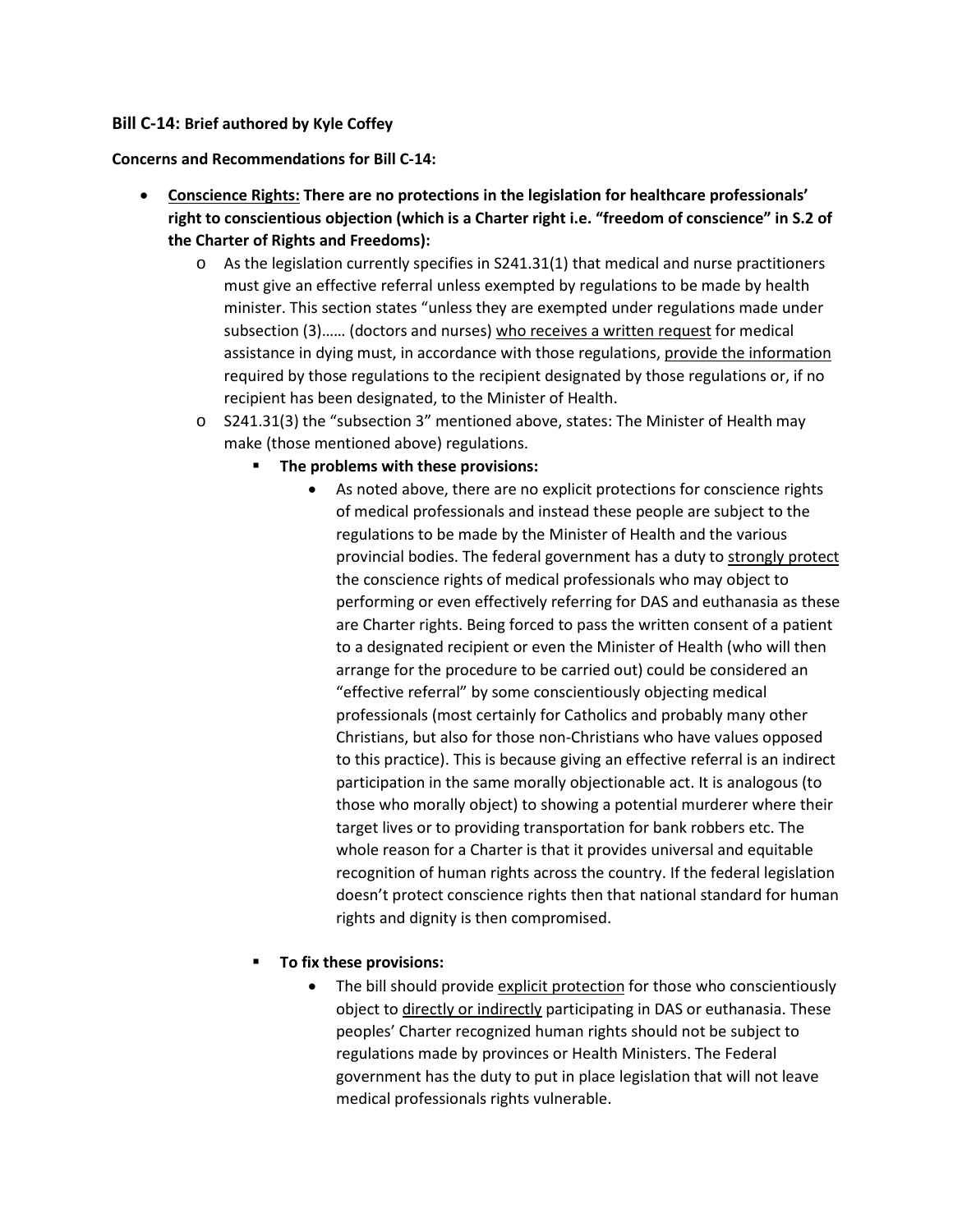## • **Safeguards: This legislation provides abysmal safeguards for those who are vulnerable:**

- o **Written consent provision:** As noted in S 241.2(3)(b)(i) that a person's consent to the procedure must be "made in writing and signed and dated by the person or another under subsection (4)" which goes as follows "if the person requesting medical assistance in dying is unable to sign and date the request, another person…….. may do so in the person's presence on their behalf."
	- **The problem with this provision:**
		- The whole purpose of a "written consent" provision is to guarantee that the patient "explicitly" consents to the procedure. What is the point of written consent if someone else can do it if the patient can't "explicitly" consent? The exception in this provision for incapacitated patients completely undermines the purpose of the provision itself. Furthermore, the provision doesn't even restrict the "other person" to being someone who is a close relative e.g. spouse, sibling, or parent." It is wide open to competent adults as long as it is done "in the person's (patient's) presence".
	- **To fix this provision:**
		- Written consent of the patient should be required, no exceptions. This will protect those vulnerable who may in a time of weakness give halfhearted, unclear and anything short of explicit consent.
- o **Judicial Review vs. 2 Medical Practitioners' opinions for signing off on the procedure.**  Currently, as per S241.2(3)(e), before a medical practitioner can provide assistance to DAS/euthanasia they must "ensure that another medical practitioner or nurse practitioner has provided a written opinion confirming that the person meets all of the criteria set out in subsection (1)"
	- **The problem with this provision:**
		- This is an inadequate safeguard because it isn't too hard to find a second opinion that agrees to the procedure. If the first person approached doesn't agree, then another will be asked, then another and so on until that "right medical practitioner" is found who will write a favourable opinion. A provision that allows for "doctor shopping" is no safeguard at all.
	- **To fix this provision:**
		- A process of judicial review should be set up where an appointed judge reviews the patient's application (which could include the input of 2 medical professionals etc.) and then that judge decides if the application fulfills the requirements or not. This process will go a long way to ensure that no "shopping around" is happening and that due diligence is being done.